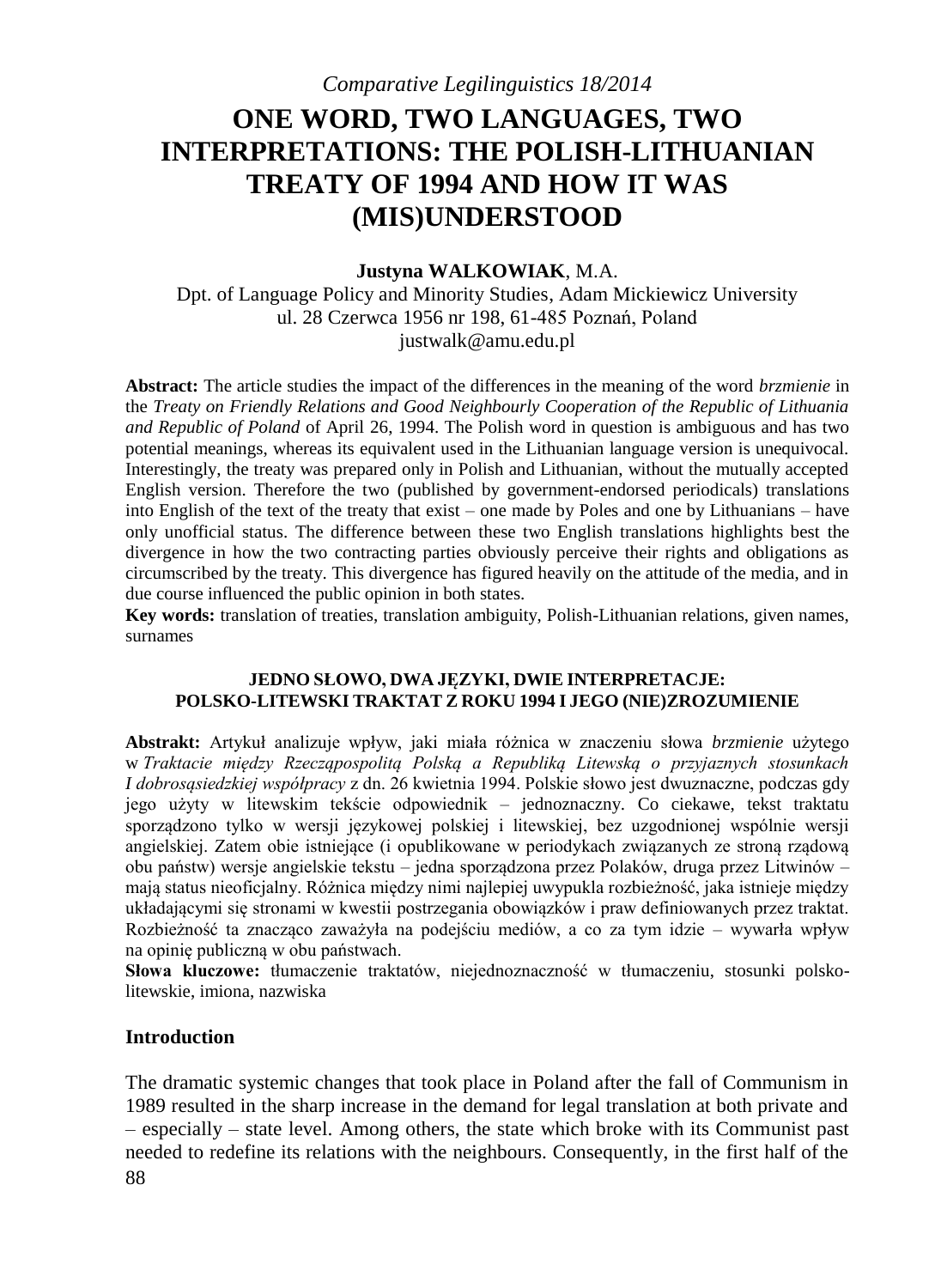1990s, bilateral treaties, whose titles typically referred to friendship and good neighbourly cooperation, were signed by the Republic of Poland with Germany (1991), the Czech and Slovak Federal Republic<sup>1</sup> (1991), Ukraine (1992), the Russian Federation (1992), the Republic of Belarus (1992), and finally with the Republic of Lithuania (1994). It was no coincidence that among Poland's neighbours, the relationships with Lithuania took the longest to establish. The bones of contention were many: Polishlanguage education for the children from the Polish minority in Lithuania; the issues of the restitution of property left behind by former Polish inhabitants of Vilnius and the Vilnius region; the controversies connected with the way Polish given names and surnames were spelt in official Lithuanian documents; and the existence or non-existence of bilateral street signs. In the following decade, the conflict about the oil refinery in Mažeikiai (Możejki) was to add to the list of mutual grievances.

Unfortunately, as Matulewska and Nowak (2006, 31) bitterly yet poignantly noted, "[i]t has suddenly turned out that Poland fails to translate legal documents reliably and professionally" (or maybe to proofread the Lithuanian version?). The present article is a case study which purports to prove how a single mistake in Polish-Lithuanian translation of the aforementioned 1994 treaty led to grave consequences and contributed to the increase in tension between the two states. In the opinion of Weisgerber,

[i]t is generally accepted that the translation of a literary work of art can at best approximate to the original but can never hope to exhaust its meaning. The loss in such a case is only one of artistic effect, but *when the wording of a treaty is translated more or less imperfectly there is a direct impact upon the lives of all those affected by the document*. Every deflection from the line of expression of the original is a starting-point for active forces determining the everyday existences of those people (1961, 1-2, emphasis in the original).

One might invoke in support the case described by Weisgerber – the mistranslations in the so-called Paris Treaty between Italy and Austria (eventually incorporated into the Peace Treaty of 1947), which determined the status of Germanspeaking South Tirol that in the aftermath of WW2 became part of Italy. Another famous example involved the Treaty of Waitangi, signed in 1840 between the British government and Maori chiefs in New Zealand, which in the translation into Maori purportedly gave the natives a right of governance in return for protection, whereas its English-language version deprived Maoris of all sovereignty<sup>2</sup>.

<sup>&</sup>lt;sup>1</sup> Short-lived by that name, the state was soon to dissolve into the Czech Republic and the Slovak Republic. Nevertheless, as of 2013, the treaty remains in force.

 $2 \text{ Cf. }$  http://www.justice.govt.nz/tribunals/waitangi-tribunal/, accessed Jan. 5, 2014.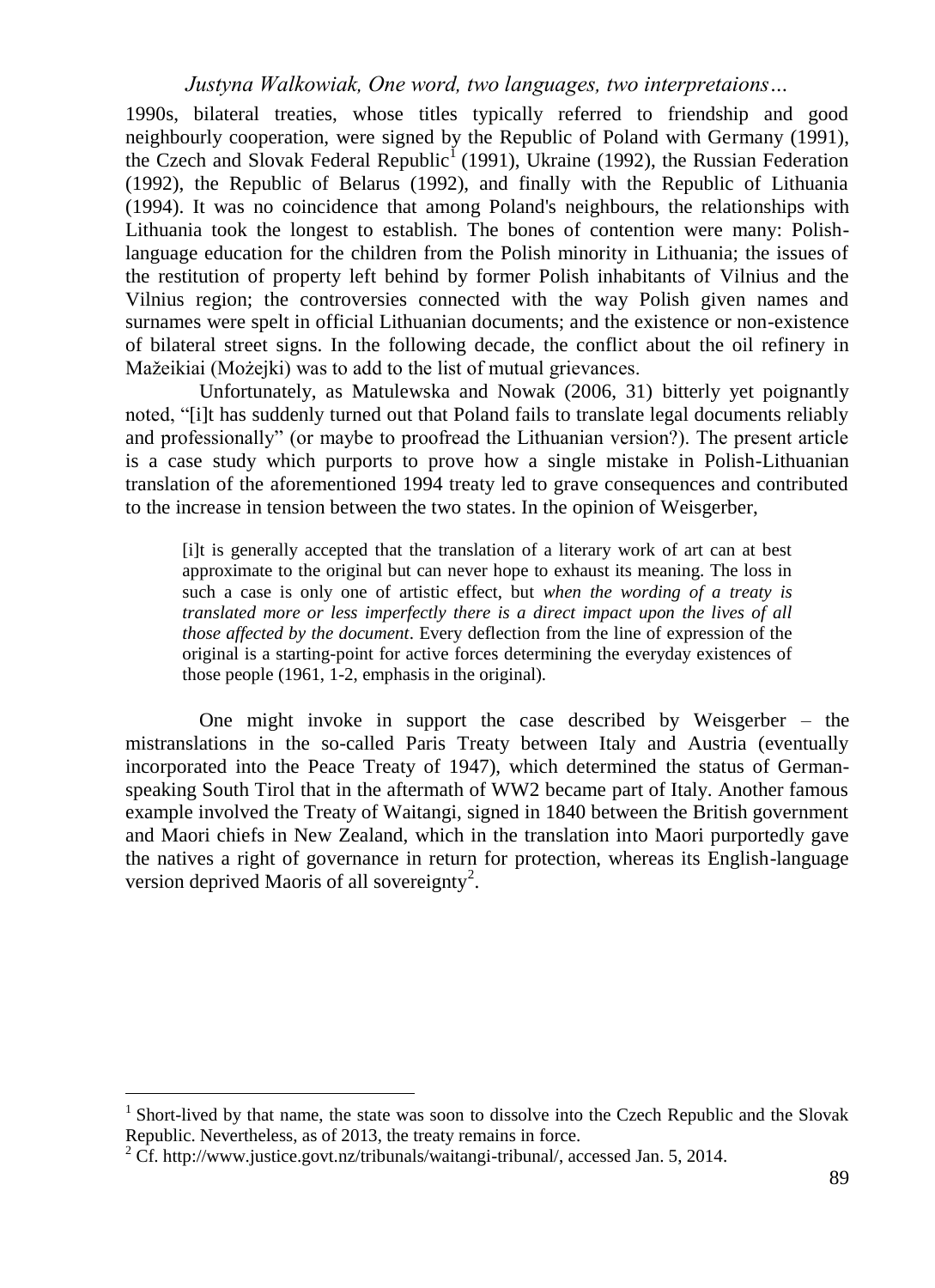## **The Polish-Lithuanian Treaty of 1994**

The *Agreement on Friendly Relations and Good Neighbourly Co-operation between the Republic of Lithuania and the Republic of Poland* <sup>3</sup> (in Polish: Traktat między Rzecząpospolitą Polską a Republiką Litewską o przyjaznych stosunkach i dobrosąsiedzkiej współpracy, in Lithuanian: Lietuvos Respublikos ir Lenkijos Respublikos draugiškų santykių ir gero kaimyninio bendradarbiavimo sutartis) was signed in Warsaw on April 26, 1994, by Polish and Lithuanian presidents: Lech Wałęsa and Algirdas Brazauskas. It was ratified by the parliaments of both states a few months afterwards and came into force on November 26, 1994.

The contested clause, whose observance (or non-observance) led to so many heated debates, concerned the right of the members of national minorities to use their given names and surnames in their native (i.e. minority) language. The following example illustrates the difference.

Example 1. The regulation concerning minority names.

(i) Układające się Strony oświadczają, że osoby wymienione w artykule 13 ustęp 2 mają w szczególności prawo do… używania swych imion i nazwisk **w brzmieniu**<sup>4</sup> języka mniejszości narodowej [official Polish language version<sup>5</sup>].

(ii) Susitariančiosios Šalys pareiškia, kad asmenys, išvardinti 13 straipsnio 2 punkte, taip pat turi teisę… vartoti savo vardus ir pavardes **pagal** tautinės mažumos kalbos skambesį [official Lithuanian language version<sup>6</sup>].

(iii) The Contracting Parties declare that the persons referred to in Article 13, paragraph 2 have in particular the right to… use their names and surnames **in the version** used in the language of the national minority [English translation from the Polish version made by Andrzej Misztal<sup>7</sup>].

(iv) The Contracting Parties declare that the persons, named in Article 13 paragraph 2, also have the right… to use their names and surnames **according to the sound** of the national minority language [English translation from the Lithuanian version<sup>8</sup>].

One more proof that the Lithuanian side understands the version of names to be *phonetic only* can be found in the text of the Report on the Implementation of the FCNM in the Republic of Lithuania:

Article 14 of the Agreement on Friendly Relations and Good Neighbourly Cooperation between the Republic of Lithuania and the Republic of Poland, which

 $3$  There being no official English name of the treaty, the English translation of its name has been quoted after the CoE documents reporting the monitoring of implementing the Framework Convention for the Protection of National Minorities.

<sup>&</sup>lt;sup>4</sup> The emphasis in all the quotes has been added by the present author.

<sup>5</sup> *Dziennik Ustaw* 1995 nr 15 poz. 71. Retrieved Aug. 19, 2013 from http://isap.sejm.gov.pl/Details Servlet?id=WDU19950150071.

<sup>6</sup> Retrieved Aug. 19, 2013 from http://www.kpd.lt/lt/node/157

<sup>7</sup> *Zbiór Dokumentów* 1994/L, X-XII 1994. Warszawa: Polski Instytut Spraw Międzynarodowych, p. 29.

<sup>8</sup> *Lithuanian Foreign Policy Review* 1998/2, retrieved Sept. 4, 2013 from http://www.lfpr.lt/uploads /File/1998-2/Treaty%20on%20Friendly%20Relations.pdf.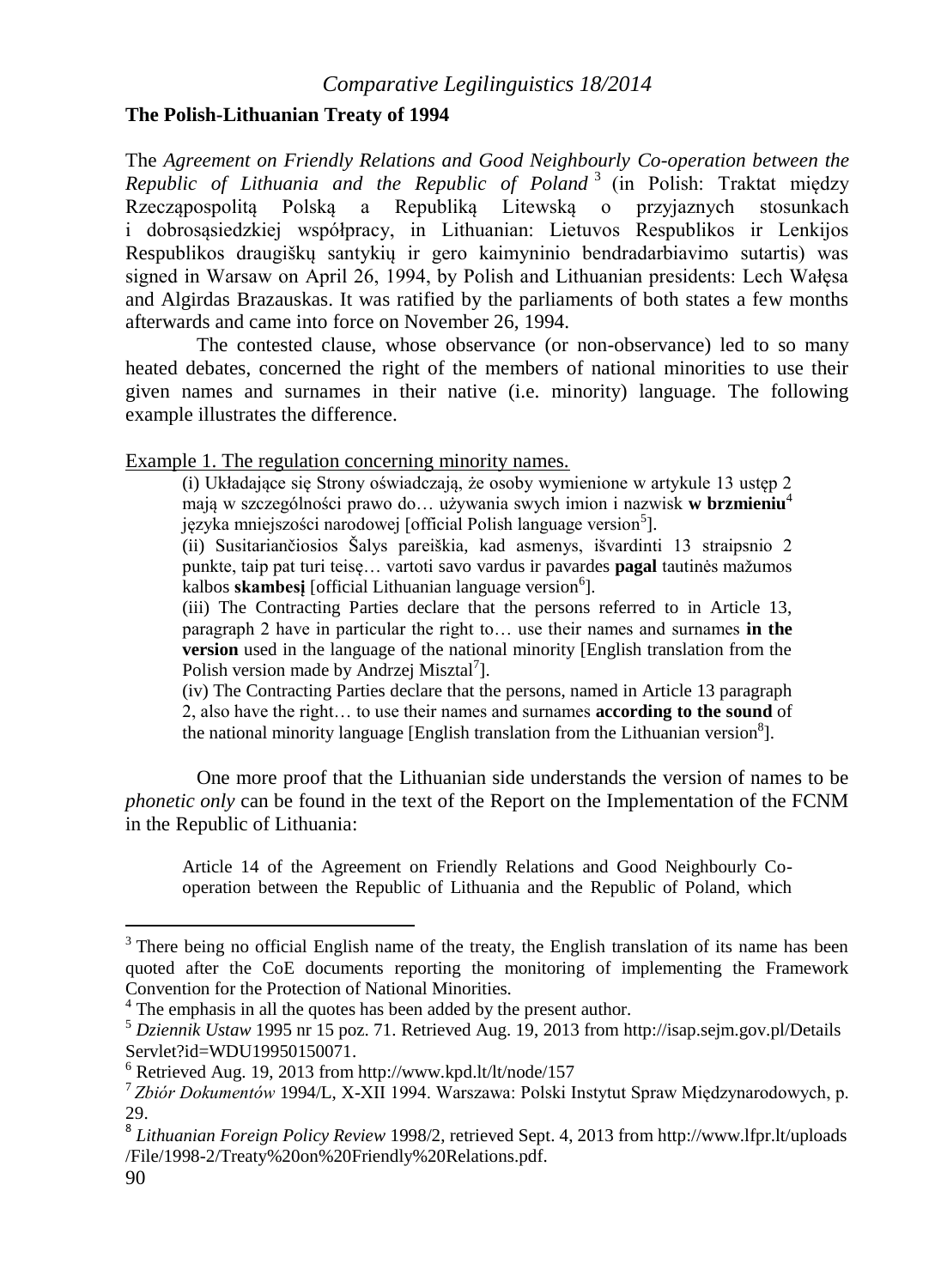was ratified by the Seimas of the Republic of Lithuania on 10 October 1994, provides that persons belonging to the Lithuanian national minority in the Republic of Poland and persons belonging to the Polish national minority in the Republic of Lithuania have the right "to use their names and surnames **as it is pronounced** in the language of the national minority"<sup>9</sup> (2001: 60, emphasis added).

There is an outstanding difference between options (iii) and (iv) in terms of the consequences for the Polish minority in Lithuania. Admitting option (iii) would mean that the names remain intact; admitting its rival version (iv) would amount to the distortion, sometimes rather severe, of their written form, as the following examples illustrate:

#### Example 2. Selected Polish versus Lithuanised given and family names.

(i) Polish: *Krzysztof Szuszczewicz, Lech Wałęsa, Anna Okuszko, Andrzej Rekść, Józef Bączek, Róża Mackiewicz*

(ii) Lithuanised: *Kšyštof Šuščevič, Lech Valensa, Ana Okuško (Okuškienė, Okuškaitė), Andžej Rekst, Juzef Bonček, Ruža Mackevič (Mackevičienė, Mackevičiūtė)*

The reason why the two English versions diverge so visibly is to be found in the dictionary meanings of the respective phrases in Polish and in Lithuanian. Zgółkowa and Walczak (1994-2005)<sup>10</sup> give the following four meanings of the word *brzmienie*:

Example 3. Dictionary meanings of the Polish word *brzmienie.*

(i) the appearance as sound, voice; the making, producing of sound, voice

(ii) a particular wording, particular content, thought

(iii) the total of an acoustic phenomenon or sound impression; the sum of the characteritic features of a sound, voice; colloquially: timbre

(iv) *rare* a speech sound

A Lithuanian dictionary (Keinys et al. 1993) gives two meanings of the word *skambesys* which was used in the Lithuanian language version of the treaty:

### Example 4. Dictionary meanings of the Lithuanian noun *skambesys.*

- (i) ringing sound (of a key, of metal)
- (ii) the height of sound, the total of [its] intensity and timbre

The above definitions indicate that while Polish allows both literal and figurative meaning of the word, its Lithuanian counterpart is only literal. This observation is corroborated by evidence in the form of multilingual versions of the European Union  $\text{law}^{\text{11}}$ . In no instance has the Lithuanian noun *skambesys* been used in the sense of

<sup>9</sup> *Report Submitted by Lithuania Pursuant to Article 25, Paragraph 1 of the Framework Convention for the Protection of National Minorities*. Oct. 31, 2001. Retrieved Aug. 20, 2013, from http://www.coe.int/t/dghl/monitoring/minorities/3\_FCNMdocs/PDF\_1st\_SR\_Lithuania\_en.pdf.

 $10$  The largest dictionary of contemporary Polish (fifty volumes). This and all further translations into English are by the present author.

<sup>11</sup> http://eur-lex.europa.eu.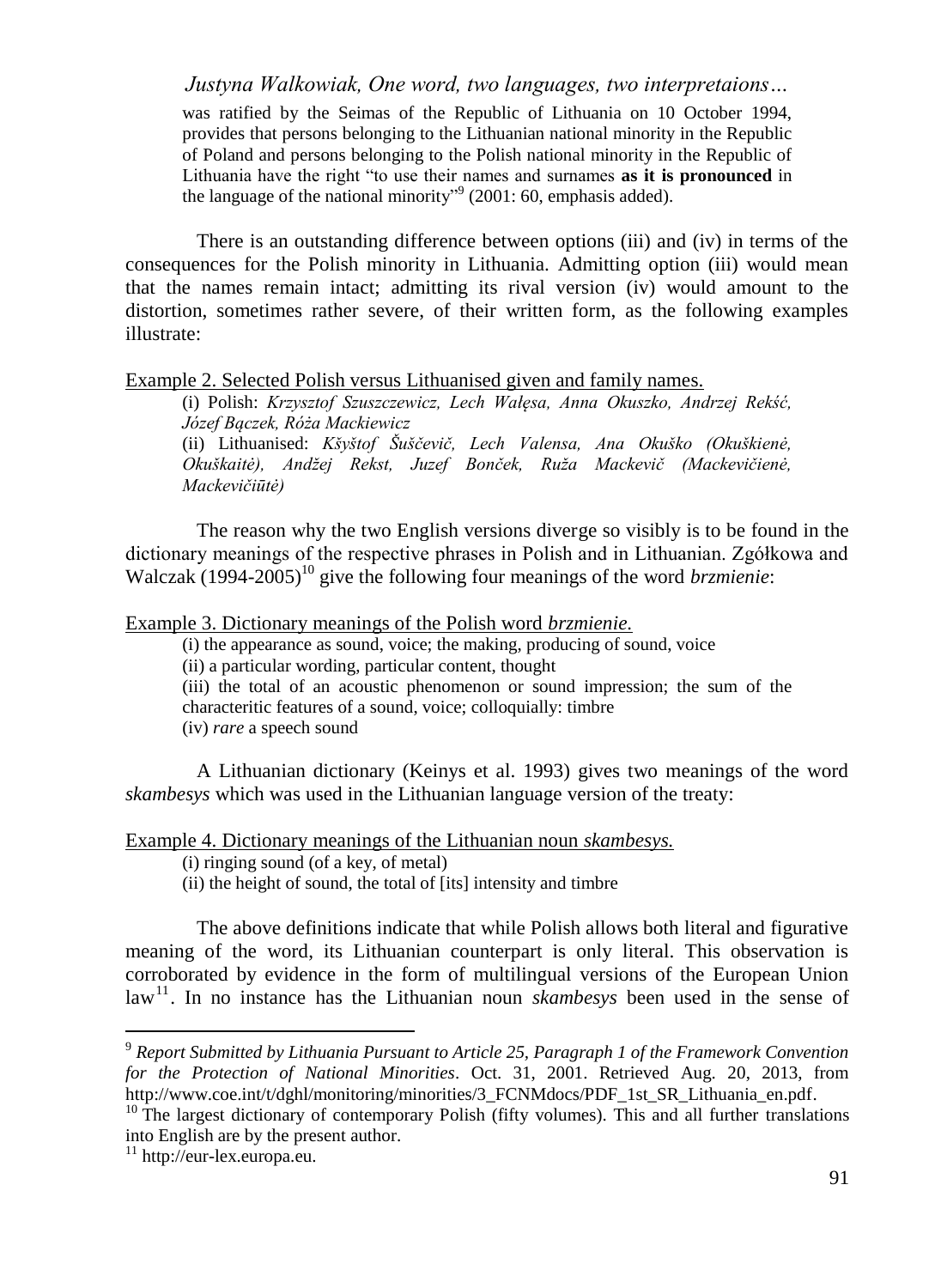'version, wording, content'. Similarly the analysis of all multilingual EU documents in whose Lithuanian version the word *skambesys* (in the nominative or other grammatical cases) yields no documents in which it would be translated into Polish as *brzmienie* in the sense of 'version, wording, content'.

It is noteworthy that the same or similar clauses appear in the Polish language versions of five other treaties about friendship and cooperation between Poland and its neighbours or other states. The relevant quotes are presented chronologically below.

Example 5. Clauses in other bilateral treaties.

(i) prawa do … używania swych imion i nazwisk **w brzmieniu** języka ojczystego (Art. 15 (2) of the 1991 treaty with Germany)

(ii) prawo używania … imion i nazwisk **w brzmieniu i pisowni** języka ojczystego (1992 declaration signed with Lithuania)

(iii) prawa do … używania imion i nazwisk **w brzmieniu przyjętym** dla języka ojczystego (Art. 11 (1) of the 1992 treaty with Ukraine)

(iv) prawo... do... używania swych imion i nazwisk **w brzmieniu przyjętym** dla języka ojczystego (Art. 15 of the 1992 treaty with Belarus)

(v) prawa do... używania imion i nazwisk **w brzmieniu i pisowni** języka ojczystego (Art. 15 (2) of the 1992 treaty with Latvia)

The above shows that in only two cases – (ii) and (v) – is the phrasing unambiguous since it refers explicitly to *both the spelling and the pronunciation*. However, no problems or controversies over the interpretation arise in the case of the other three treaties. It is so for two reasons. In the case of (i), the German language version of the treaty helps resolve the potential ambiguity*: Ihre Vor- und Familiennamen in der Form der Muttersprache zu führen*. In the case of (iii) and (iv), on the other hand, the obvious difference between the writing systems of Polish and Ukrainian (or Belarusian, respectively) leads to the literal interpretation of *brzmienie* as 'sound, pronunciation' as the only imaginable understanding of the phrase. This is why only the Polish-Lithuanian treaty became a source of tension.

#### **The Consequences**

The uncertainty surrounding the question of what exactly has been safeguarded by the treaty (and what has not), in some cases coupled perhaps with a good measure of ill will, led to the situation wherein the politicians and media in Poland and Lithuania are still holding conflicting views on the issue. This is readily visible in quotes from Polish media:

The original form of the spelling of surnames of Poles in Lithuania and Lithuanians in Poland is guaranteed by the treaty signed by both states in 1994. Vilnius does not comply with this law to this day (Filipiak 2010).

In 1994 presidents of Poland and Lithuania of the time, Lech Wałęsa and Algirdas Brazauskas, signed the Treaty […] in which both parties promised to enable Poles in Lithuania and Lithuanians in Poland to write in documents their names according to the original spelling (PAP 2012).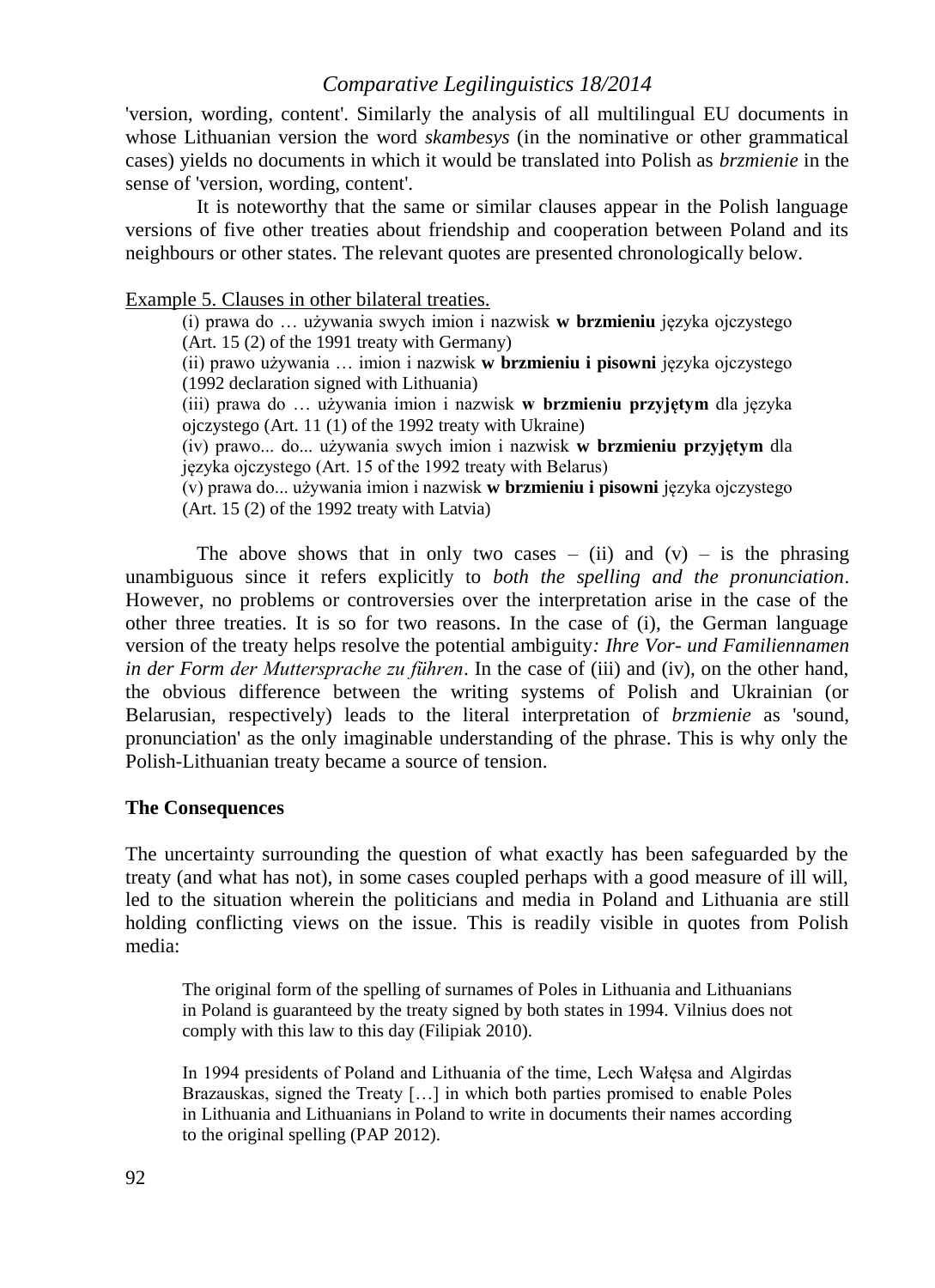The Polish-Lithuanian treaty of 1994 provides for the introduction of the spelling of Polish surnames in Lithuania and of Lithuanian surnames in Poland with the use of all diacritical marks (Litewska komisja... 2012).

Even the Polish president Bronisław Komorowski, speaking for the Polish state radio on February 17, 2011, voiced his concern over the friction between Poland and Lithuania, which in his opinion was "fuelled by as yet unimplemented agreement signed in 1994, securing civic rights for the Polish community, including [...] the right to use surnames and names in their native form."<sup>12</sup>

Lithuanian media, on the other hand, hold that the treaty allowed phonetic transcription of surnames:

In the agreement between Lithuania and Poland regarding friendly relations and good neighborly cooperation, both countries agreed to allow ethnic minorities to "use their names and surnames in the minority language sounds" (Lithuania Tribune 2012).

In a similar vein, on 5 April 2012 the Lithuanian ambassador to the UK, Oskaras Jusys, stated in a letter to "The Economist" that "Lithuania fully adheres to the provisions of the Lithuanian-Polish treaty of 1994, which gives Lithuanian Poles the right to spell their names according to how the Polish language sounds."<sup>13</sup>

#### **The Legal Point of View**

 $\overline{a}$ 

As has aptly been noted, "[w]e live in the age of treaties [...] New technology and growing international exchange have established the need for an ever more precise and flexible international law – a need not satisfactorily met by customary law [...] Considering [...] that the number of states capable of drafting and concluding treaties seems to be growing, it is not surprising that treaties are concluded far more frequently than ever before" (Linderfalk 2007, 1).

According to the Vienna Convention of 1969, a treaty is "an international agreement concluded between States in written form and governed by international law, whether embodied in a single instrument or in two or more related instruments and whatever its particular designation<sup>"14</sup> (article 2(1a)). It may go by different names, such as declaration, protocol, administrative agreement, convention and many others. On the basis of the number of contracting parties, treaties are divided into bilateral (signed by two states) and multilateral (with three or more parties involved). Regarding the language(s) in which they are drawn, there may be monolingual (a rare option), bilingual or plurilingual treaties, of which the last type is often the result of the wish to negotiate the treaty in a third language which will prevail in the case of a difference (Aust 2010, 250-255; cf. also Cao 2007, 138-140 and 143-153).

 $12 \text{ http://www2.polskieradio.pl/eo/print.aspx?iid=149518, retrieved Aug. 22, 2013.$ 

 $13$  http://www.economist.com/node/21552171, retrieved Aug. 22, 2013.

<sup>14</sup> Vienna Convention on the Law of Treaties. United Nations, *Treaty Series,* vol. 1155, p. 331. Retrieved Aug. 19, 2013, from http://untreaty.un.org/ilc/texts/instruments/english/conventions/ 1\_1\_1969.pdf.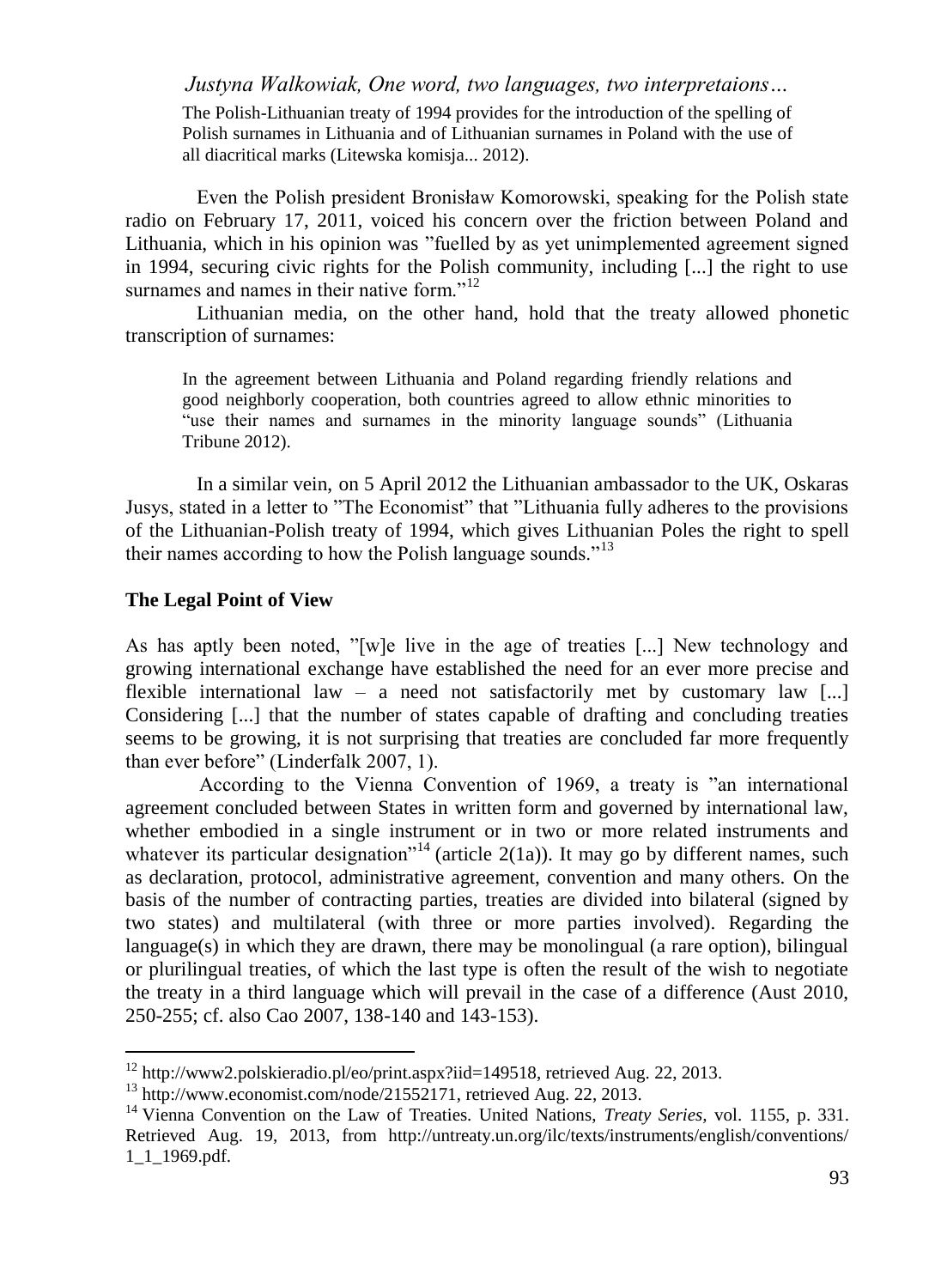As Matulewska and Nowak (2006) have pointed out, no-one seems to know who the translators responsible for the erroneous legal translations of important state documents are; it is similarly difficult to establish in which language the negotiations that led to the signing of the treaty under consideration had been conducted. This is deplorable insofar as that information might shed some light upon the causes of potential mistranslations. Aust (2010, 251) notes that bilateral negotiations are often held in the language of only one of the states, or in a third language common to both; the choice of the language of negotiations is then in turn reflected in the choice of the language used to draw up the resulting treaty, as well as of the language text to prevail in case of divergence. The aforementioned bilateral treaties between the Republic of Poland and all its neighbours were all bilingual: Polish and respectively German, Ukrainian, Russian, Lithuanian, with both used languages declared equally authentic. Incidentally, the same held for analogous treaties between Poland and non-neighbouring countries (Hungary, Latvia, Estonia, Georgia, Moldova, Bulgaria, Romania, France, Italy, Spain) – these were all prepared in Polish and the titular language of the other respective contracting party. Only in the case of the treaty with the Czech and Slovak Federal Republic, the languages of the treaty were the equally authentic Polish and Czech, without the use of the Slovak language. However, in the case of the 1993 treaty with Turkey or the 1996 treaty with Greece, there were three languages – Polish, Turkish (or Greek respectively) and English – with the English text prevailing in case of divergence. Similarly the 1995 treaty with Uzbekistan was prepared in three equally authentic languages: Polish, Uzbek and Russian, with the Russian text prevailing.

It is known that the negotiations that led to the signing of the Polish-Lithuanian treaty of 1994 were long and arduous, as reported on September 8, 1994 in the Polish parliament by Iwo Byczewski, Poland's deputy foreign minister at the time. Referring to the article of interest here, he revealed:

Finally the issue that aroused the most controversy and interest during negotiations, that is the issue of safeguarding minority rights in both states. […] Note that similar solutions, although not as detailed, have been adopted in other treaties, signed by Poland with Russia, Ukraine, Belarus and the Federal Republic of Germany. We are talking here of articles 14 and 15. Article 14 contains a detailed catalogue of minority rights. I wish to draw the attention of the Committee to the provision concerning the use of given names and surnames in the version ['w brzmieniu'] of the minority languages. Hammering it out took us a lot of time. The aim of this provision is to protect the given names and surnames of the members of Polish minority  $[\,\ldots]$ , which were often deformed in the past by transcription.<sup>15</sup>

Byczewski's words would seem to indicate that the discrepancy between the Polish and Lithuanian language version is due to a mistranslation from Polish into Lithuanian. On the other hand, given the specific and delicate nature of the negotiations whose outcome is the drafting of a treaty, it is not easy at times to delineate translator turf from politician turf. Pisarska and Tomaszkiewicz emphasise:

<sup>94</sup> <sup>15</sup> Dyskusja w Sejmie RP nad rządowym projektem ustawy o ratyfikacji Traktatu między Rzecząpospolitą Polską a Republiką Litewską o przyjaznych stosunkach i dobrosąsiedzkiej współpracy. Retrieved Jan. 5, 2014, from http://www.pogon.lt/docs/LT\_ratyfikacja.pdf.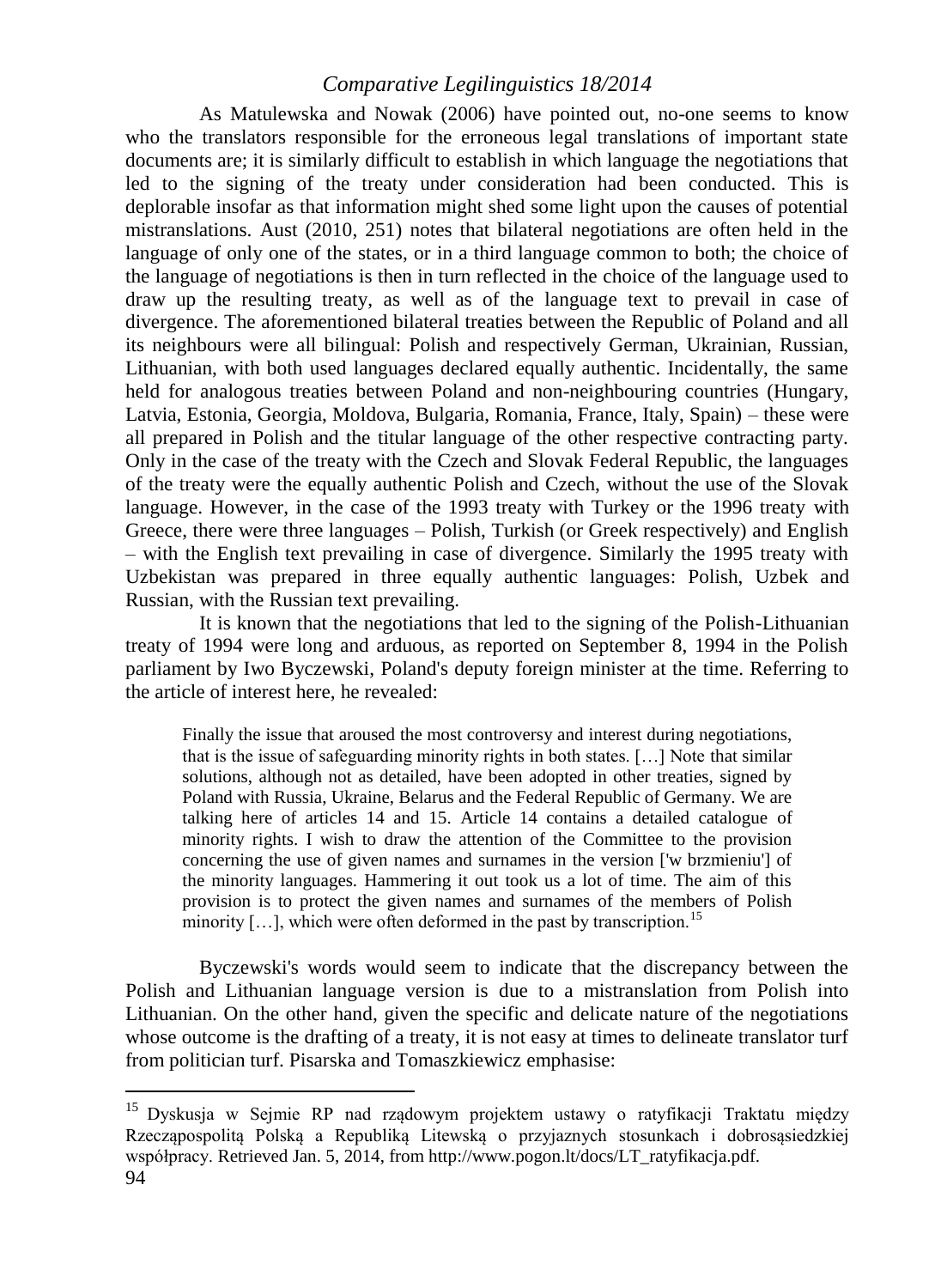And one more delicate function of the translator on exactly the level of international treaties. The preparation of each language version of a legal text, which in consequence would be legally binding for all the member states of some international organisation, takes place under intense political pressure. Either some of the states wish to preserve their national specificity and to emphasise their independence, or the texts contain certain intended ambiguities that leave a margin of freedom in interpreting (1996, 190-191).

The above observation is further confirmed by Cao, who reminds that

in international diplomacy, negotiators frequently resort to a compromise that glosses over their differences with vague, obscure or ambiguous wording, sacrificing clarity for the sake of obtaining consensus in treaties and conventions [...] Sometimes a provision is delicately left vague (known in French as *flou artistique*) to paper over a failure to reach full agreement (2007, 153).

#### **The Point of View of Translation Theories**

While the existence of two (or more) language versions of a treaty must have resulted from translation, its directionality is neither obvious nor easy to determine. What is clear, though, is the fact that in the translation into English the Polish side evidently takes the word in question to carry figurative meaning  $-$  Example 3 (ii)  $-$  whereas the Lithuanian side opts for the literal meaning  $-$  as in Example 4 (ii) and Example 5 (i). Thus only reference to a third language helps reveal the hidden divergence in Polish between the meaning of the phrase in legal language and its meaning in colloquial language. That kind of divergence has been listed as one of the potential pitfalls for legal translators by Matulewska (2008, 61). Moreover, as Pieńkos noted,

[i]t is particularly dangerous to translate from a (closely) related language, i.e. when one assumes as a semantic equivalent the word that corresponds morphologically to the word to be translated, but does not have the same meaning or is an accurate translation in some meanings only […] Most legal terms are legal words that preserve their colloquial meaning – alongside their technical meaning, which differs more or less from the national language and which is frequently treacherously ambiguous (1999, 179-180).

In history there have been numerous theories of translation. Certain ideas are today discarded – many, however, are still supported; a discussion of their relative merits and of the criticism that they occasioned would be far beyond the scope of this article (on the topic, cf. e.g. Snell-Hornby 2006, Munday 2012, and Pym 2010). How applicable are they to the actual job of a translator – and, notably, a legal translator?

"There can be few professions with such a yawning gap between theory and practice [as that of a translator]" (Chesterman and Wagner 2002, 1), which statement is relevant to the present topic insofar as Wagner herself is a practising translator of UE documents (which include treaties). More specific reservations are voiced with reference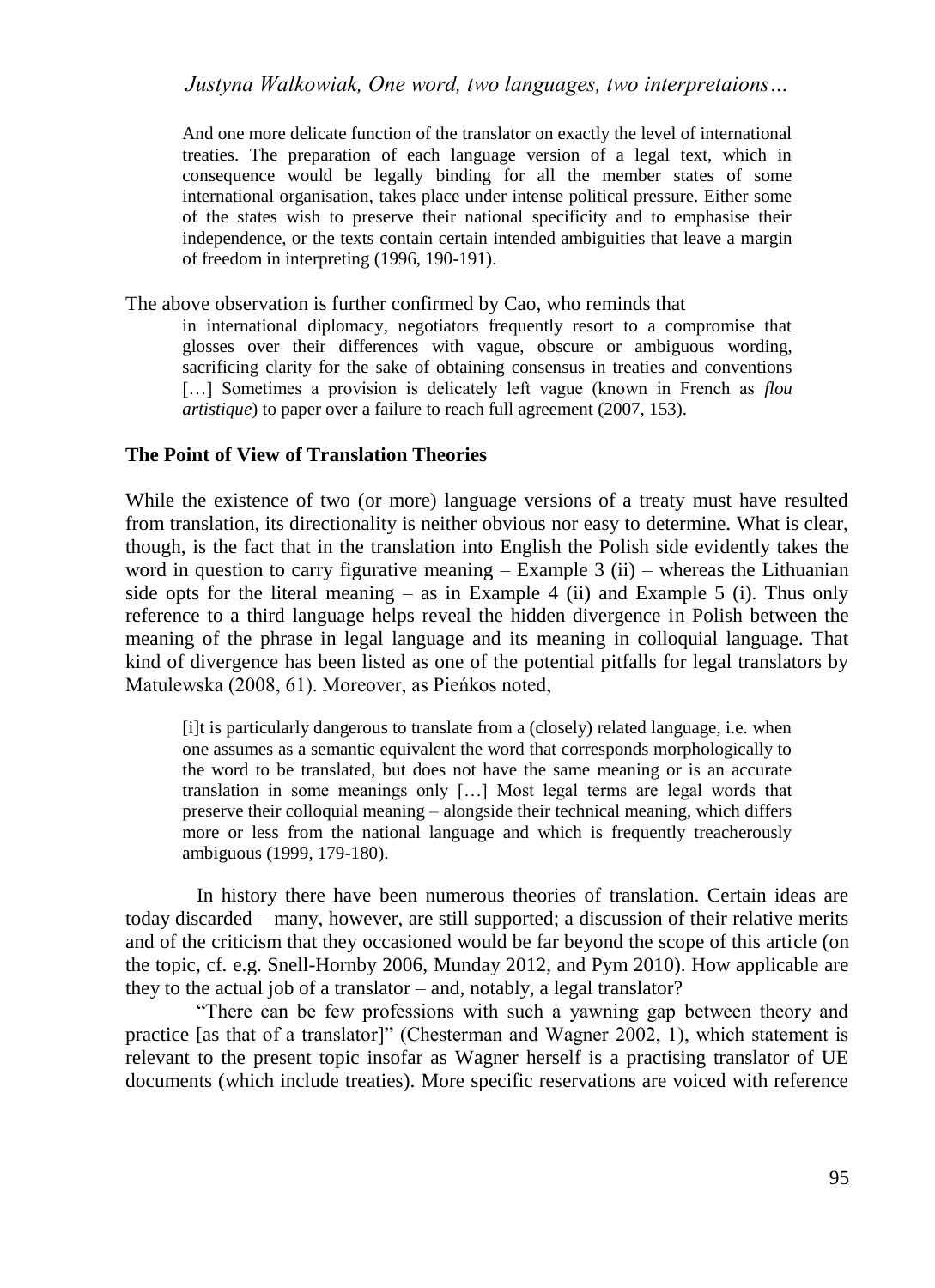to legal texts within the functionalist theoretical framework by Garzone (2000,  $3^{16}$ ), who observes that "legal writing is typically ritualistic and archaic, being subject to very strict stylistic conventions in terms of register and diction as well as highly codified genre structures"; therefore "the legal translator has to cope with problems that are different from those encountered in other sectors". Consequently, "a general translation theory, albeit conceived for comprehensiveness and extensive application, seems to be somehow inadequate".

Moreover, the very status of a theory of translation is differently understood by different scholars: should it merely describe the observed phenomena (possibly predicting future developments), or should it (also) offer explicit advice and guidance to translators? In other words, should it be merely descriptive or downright prescriptive  $17$  (possibly including description as its point of departure)? If one assumes that description is all that a theory of translation can aspire to, with even the explanation for the observed phenomena going perhaps too  $far^{18}$ , then the present article should be limited to merely describing the observed mistake in translation: to this end, older theories that focus on equivalence should be sufficient. For example Kade (1968, 202) observed that "die Intention eines Senders niemals völlig mit dem Effekt bei seinem Empfänger übereinstimmt." In Kade's classification, the case under consideration would likely be understood as the case of *Eins-zu-Teil-Äquivalenz*, where of the two potential meanings of the phrase in SL only one TL meaning (and perhaps the wrong one, too) has been chosen by the translator(s).

However, if a deeper explanation of how the mistake came about is needed, theories that take *purpose* as their focus might be more appropriate, though at the risk that "linguistics will not be of much help" and that one will engage instead in "applied sociology, marketing, the ethics of communication, and a gamut of theoretical considerations that are only loosely held under the term 'cultural studies' " (Pym 2010, 49). Of these, Skopos theory appears especially promising. Within the framework of this theory, Vermeer gives an example of a business contract, which in his opinion does not have to be translated "literally" but should be "adapted to target-culture conventions" and "worded in such a way that the legal implications of the project are clear and there will be no unexpected complications in the future". However, then Vermeer adds: "Unless complications are part of the 'game'  $[skopos]$ <sup>19</sup> as is often the case in diplomatic negotiations" (1996, 32-33). This disclaimer is reminiscent of the previous observations by Pisarska and Tomaszkiewicz 1996 and by Cao 2007.

Finally, the present discussion could aim at offering advice on how the mistake in question may have been avoided – for instance Gouadec 2010 describes in detail the twelve steps to be taken in the translating assignment and includes among them

<sup>&</sup>lt;sup>16</sup> Pagination given after the electronic text retrieved Jan. 4, 2014, from http://www.academia.edu/ 771698/Legal Translation and Functionalist Approaches A Contradiction in Terms.

 $17$  E.g. discussing Skopos theory, Pym (2010, 59) refers to its "strong pedagogical purpose beneath a thin veil of descriptivism."

<sup>&</sup>lt;sup>18</sup> Pym (2010, 68) is of the opinion that if "theories about the posssible causes (personal, institutional, historical) explaining why people translate differently" are termed descriptive, this is a misnomer.

 $19$  The gloss in square bracket is by Vermeer.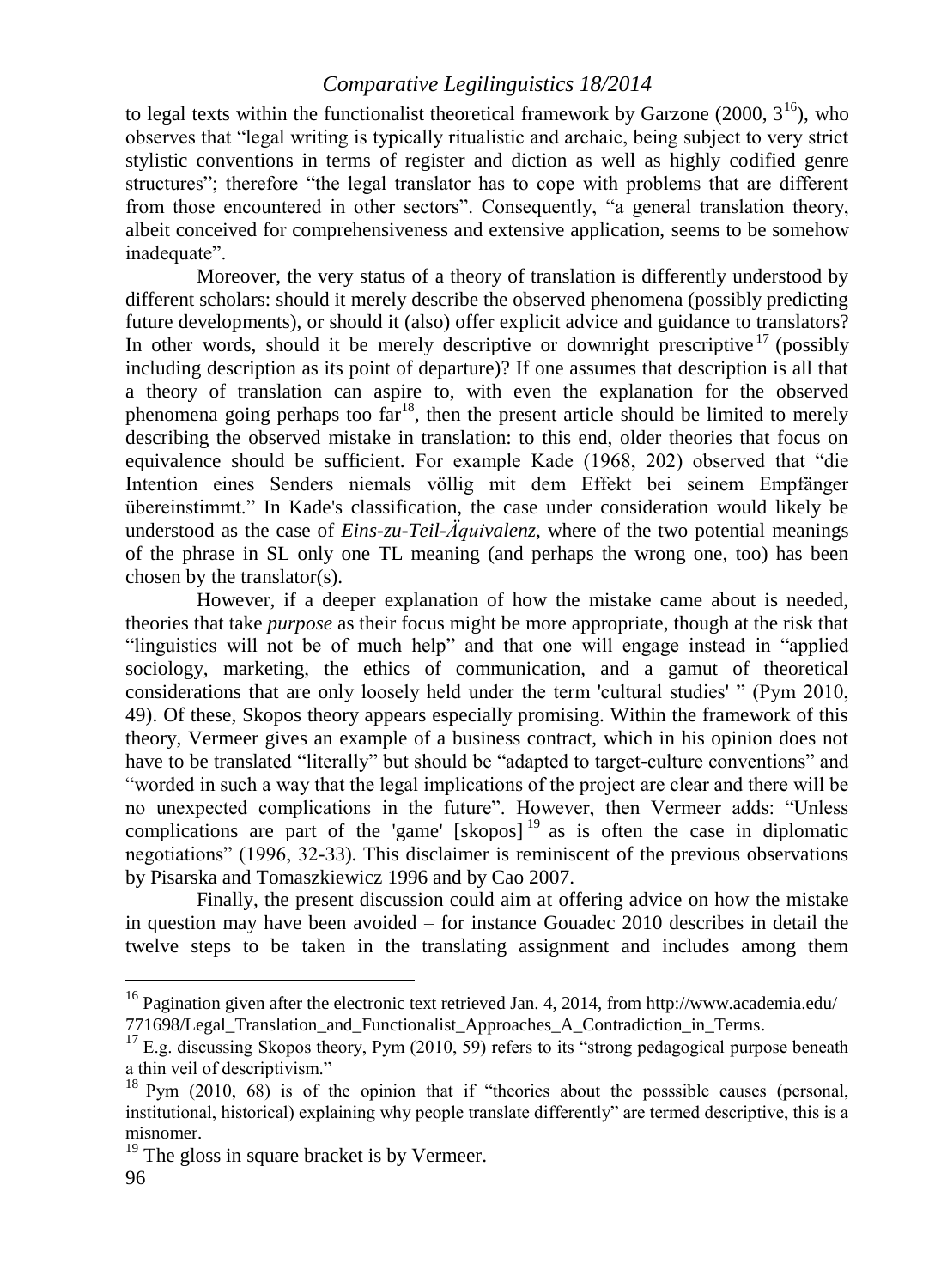consulting "other documents produced for the same work provider or in prior […] translation" (p. 18), a postulate that in this particular case was accidentally or intentionally neglected.

Thus, due to the uncertainly about the exact nature of the potential insight that translation theories might offer in the analysed case, it has been decided, in a manner that could possibly be described as eclectic, to limit the present discussion only to some (elements of) theories that might (it is argued regardless of Wagner's doubts) contribute some theoretical support to the analysis of the faulty translation of the Polish-Lithuanian treaty under consideration<sup>20</sup>. As Garre noted in reference to translating documents relating to human rights, "many translation theories and practices set out to establish one overall approach to as many text types, translation situations and purposes as possible. But the problem is whether existing translation theories are in fact applicable in the translation of international human rights texts" (1999, 3). One needs merely to replace "human rights texts" with "treaties" to obtain an equally applicable proposition.

Certainly the dichotomy between formal vs. dynamic equivalence (the latter understood as having equivalent effect) might be of use (cf. e.g. Nida 1964, 159ff): indeed the Lithuanian version reveals formal but certainly not dynamic equivalence to the Polish phrase. If one substitutes *equivalence* with a more up-to-date sounding notion of *matching* or *correspondence*<sup>21</sup> the nature of the problem will not change much. One may also take a broader perspective (from analysing sentences or their elements to analysing the whole text), much as Translation Studies have, in the wording of Snell-Hornby, "taken the pragmatic turn", as embodied e.g. in the emergence of text linguistics. The notion of function, so important for the Skopos theory (cf. e.g. Vermeer 1996), is also to be drawn upon. However, Vermeer's assumption that the text is an *offer of information* (Informationsangebot), "from which the receiver accepts what they want or need" (Nord 2006, 132) potentially leads to the conclusion that the ambiguity embedded – to varying degrees – in both the Polish and the Lithuanian language version of the treaty is precisely the embodiment of this postulate; in fact, it is *the outcome of the translation process desired for a target purpose by the target addressees in target circumstances*.

Within the framework of the functionalist approach it is also possible to treat the mistranslation in question as an example of what Nord (2005, 81) terms *instrumental translation*<sup>22</sup>, "intended to fulfil its communicative purpose without the recipient being conscious of reading or hearing a text which, in a different form, was used before in a different communicative situation." As Nord (ibid.) emphasises, "an instrumental translation is legitimate only if the intention of the sender or author is not directed exclusively at an SC [source culture] audience but can also be transferred to TC [target culture] receivers, so that the information offer of the TT [target text] is included in the information offer of the ST [source text]". Strictly speaking, this is the case: the TT meaning under consideration here is one of the two possible meanings that the corresponding expression in ST may assume.

 $20$  After all, "we should feel free to move between the paradigms, selecting the ideas that can help us solve problems" (Pym 2010, 165).

<sup>&</sup>lt;sup>21</sup> Cf. Pym's question: "What happened to the equivalence?" (2010, 64-65).

 $22$  As opposed to documentary translation.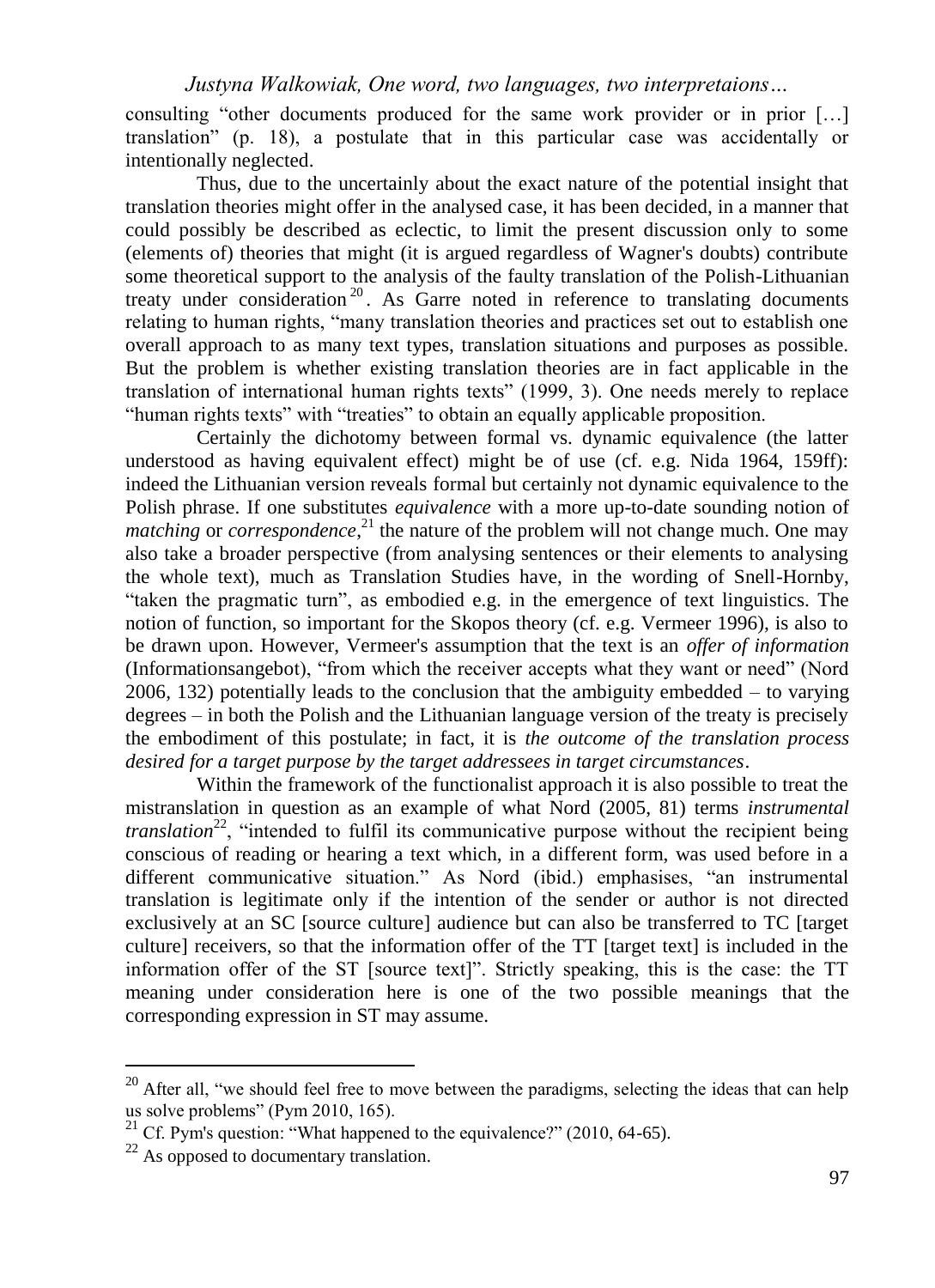Many volumes have been devoted to the constatation that cultural differences between source culture and target culture (e.g. different types of institutions, such as  $-$  in legal translation – courts) render translation difficult. Nevertheless, the present article focuses not on profound cultural differences, but on simpler (and more trivial) language differences. Cao (2007, 34) refers in that context to the "often invisible crossover in translation" and points out that "[w]ords may be written and read in the same language but people's interpretations in the SL and TL differ due to the differences in language use," which – if one disregards for a moment the potential intentionality of the mistranslation – is exactly what happened in 1994.

Yet another proposal for interpreting (and possibly preventing) the mistake under consideration comes from scholars who accentuate the notion of *uncertainty*. One can never be certain about the intention of a text, and this uncertainty might even extend to communication in general. These theories are quite prescriptivist in the solutions they offer to deal with this problem. If one can not rely on the meaning of the ST, what is one to do? Certainly theories of consensus (cf. Pym 2010, 102-103) can help: the ST meaning needs to be established by discussion before a translation is made – the move obviously neglected in the translating of the 1994 treaty.

## **Concluding Remarks**

In terms of the language, evidently the two different readings of the controversial passage in the 1994 treaty belong to two different realms: to the realm of the language of the law ('wording, content') and to the realm of general language ('sound'). In fact, the former is included in the latter, in line with the opinion expressed by Pieńkos that "the language of the law of normative acts, the legal language, the legal jargon<sup>23</sup>, in order to express what it is to express refers not only to specific legal lexis and to certain characteristic peculiarities of inflection, but also to all of the national language" (1993, 302). In such cases translators must be aware of their responsibility – but also of the limitations of their job. Referring to the distinction between *understanding* (i.e. automatic cognition without consciously reflecting on the meaning) and *interpretation* (where due to some ambiguity or other unclarity the receiver is forced to reflect on the meaning), Šarčević notes in the context of international treaties:

it is generally agreed that the translator has no authority to resolve an ambiguity in the source text as this would be an act of interpretation. This is especially true in the case of treaties which are often the product of political compromises where clarity must be sacrificed for the sake of obtaining consensus, thus resulting in ambiguous or vague formulations […] [O]ne of the biggest fears of treatymakers is that translators will clarify an intentional ambiguity or unclarity, thus upsetting the delicately achieved balance and inviting adverse interpretations (1997, 92).

Similar advice is given to legal translators by Cao who stresses that

<sup>&</sup>lt;sup>23</sup> The distinction between the language of the law [język prawny] and the legal language [język] prawniczy], introduced in the 1940s into Polish by Bronisław Wróblewski, is not necessarily paralleled in the systems of other European states, cf. e.g. http://transliteria.blogspot.com/ 2012/05/judicial-decisions-in-polish-and.html, accessed Sept. 4, 2013.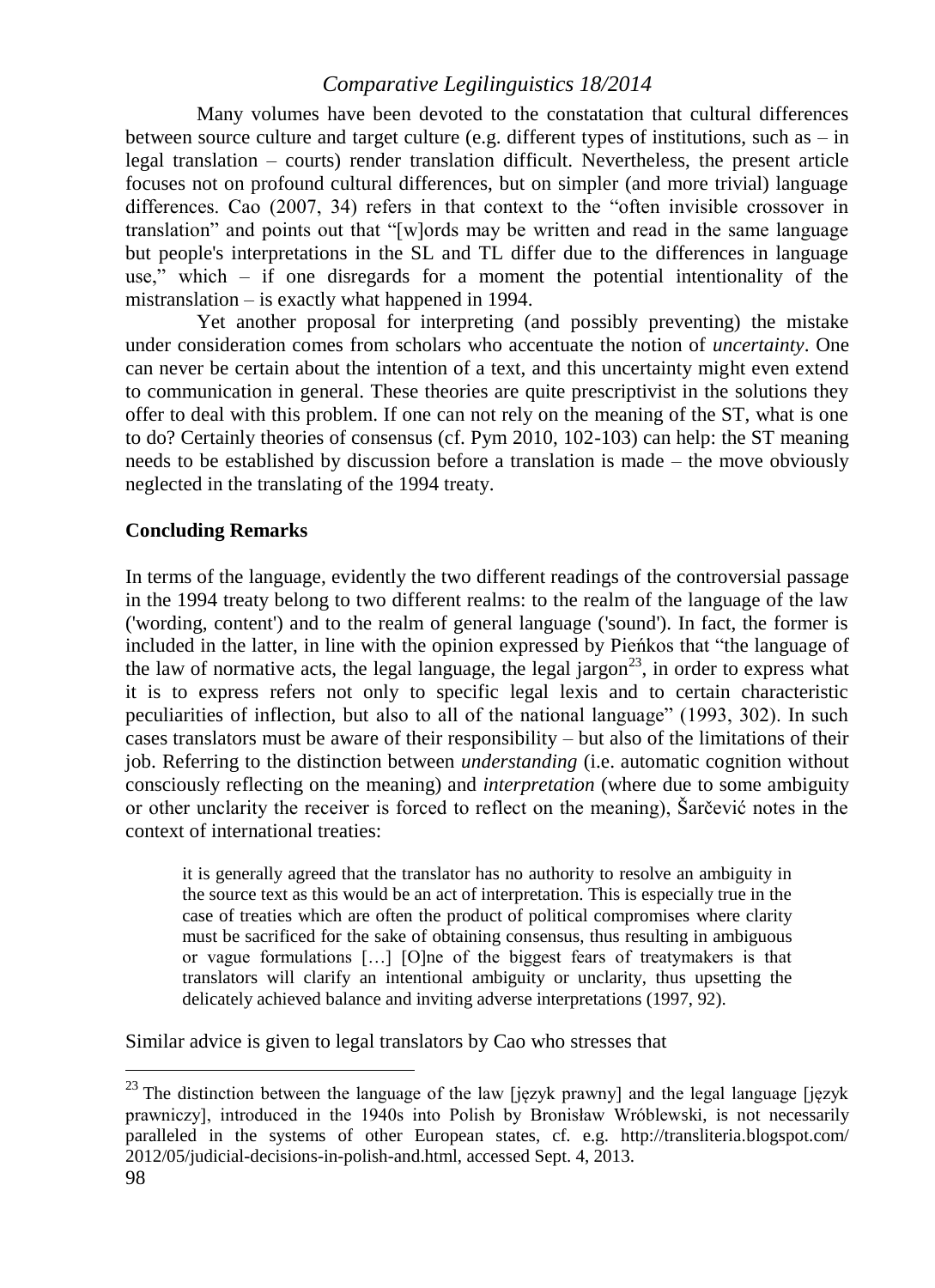important advice to translators of international instruments is that translators should avoid attempts to clarify vague points, obscurities and ambiguities, and as pointed out, those who do run the risk of upsetting the delicately achieved balance and misrepresenting the intent of the parties […] However, there is also the difficult question of how the translator distinguishes the deliberate obscurity […] from inadvertent obscurity (2007, 153).

The question remains open then how much responsibility for the situation described above rests with the translator(s) and how much  $-$  with the politicians. This issue is closely related to the following question: "to what extent can one disregard the literal meaning of the original texts<sup>24</sup> (even when there is no discrepancy between them) if it appears that the literal meaning does not reflect what the drafters intended to say, or the way in which a provision is applied in practice?" (Akehurst 1972: 25). It appears that in the case under consideration, the inclusion of a third language in the text of the treaty might have reduced the ambiguity. It is also possible, however, that the double-entendre on the part of the negotiators may have been intentional, since in this way the public opinion in each state has been left free to choose the meaning it wants.

#### **Bibliography**

- Akehurst, Michael. 1972. Preparing the authentic text of the E.E.C. Treaty. In *An Introduction to the Law of the European Economic Community*, ed. Ben Atkinson Wortley, 20-31. Manchester: Manchester University Press.
- Aust, Anthony. 2010. *Modern Treaty Law and Practice*. Cambridge: Cambridge University Press.
- Cao, Deborah. 2007. *Translating Law*. Clevedon: Multilingual Matters.
- Chesterman, Andrew, and Emma Wagner. 2002. *Can Theory Help Translators?A Dialogue Between the Ivory Tower and the Wordface*. Manchester: St. Jerome Publishing.
- Filipiak, Agnieszka. 2010. Salomonowy wyrok o polskich nazwiskach na Litwie. *Gazeta Wyborcza* Dec. 16.
- Garre, Marianne. 1999. *Human Rights in Translation: Legal Concepts in Different Languages*. Copenhagen: Copenhagen Business School Press.
- Garzone, Giuliana. 2000. Legal Translation and Functionalist Approaches: a Contradiction in Terms? *ASTTI/ETI*, 395-414.
- Gouadec, Daniel. 2010. *Translation as a profession.* Amsterdam & Philadelphia: John Benjamins.
- Kade, Otto. 1968. *Zufall und Gesetzmässigkeit in der Übersetzung*. Leipzig: VEB Verlag Enzyklopädie.
- Keinys, Stasys, et al. 1993. *Dabartinės lietuvių kalbos žodynas*. Vilnius: Mokslo ir enciklopedijų leidykla.

 $24$  Of parallel language versions of an international treaty.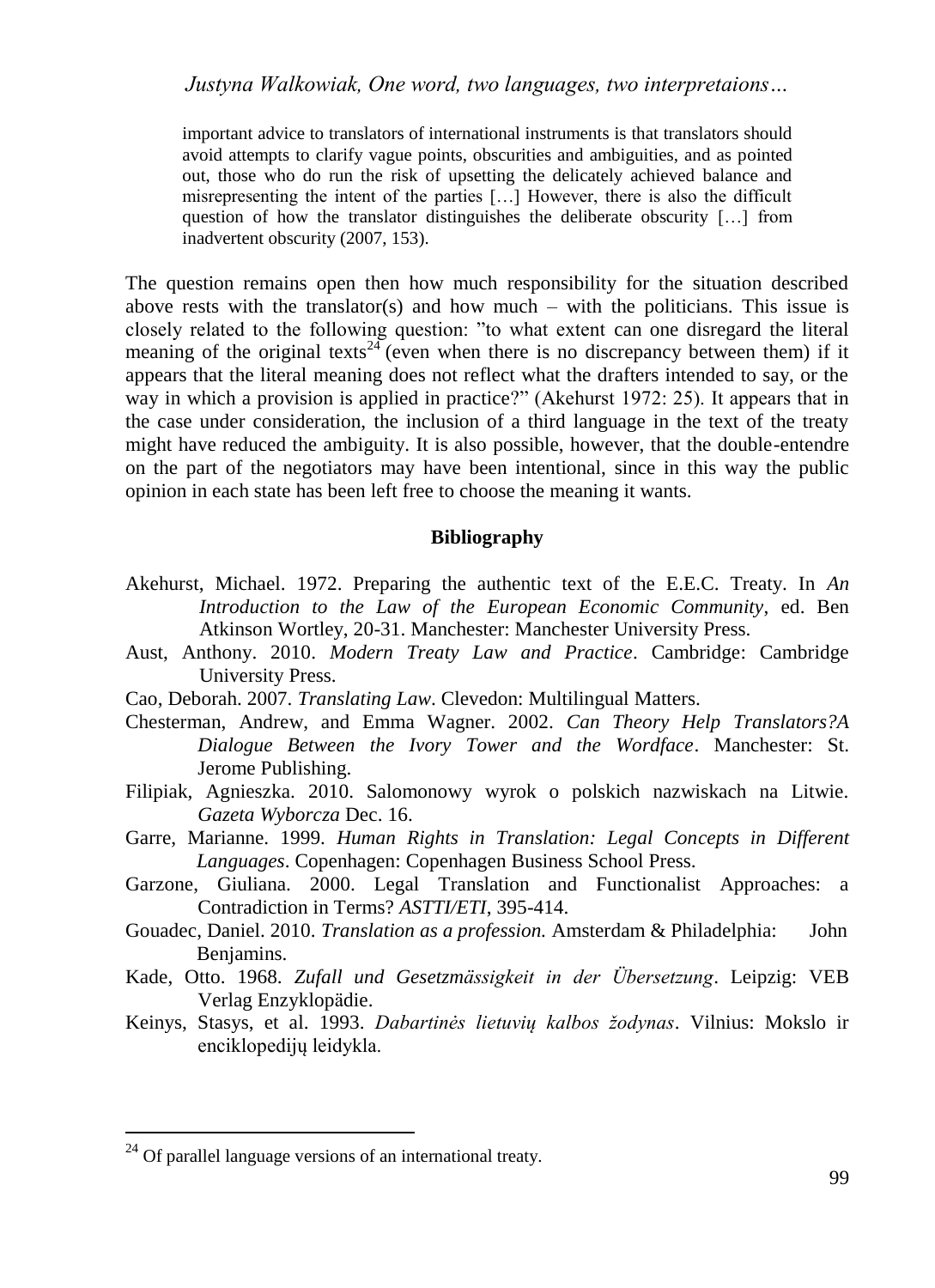- Linderfalk, Ulf. 2007. *On the Interpretation of Treaties. The Modern International Law as Expressed in the 1969 Vienna Convention on the Law of Treaties.* Dordrecht: Springer.
- Litewska komisja sejmowa: Polacy nie mają prawa do oryginalnej pisowni nazwisk. *Polska the Times* April 18, 2012. Retrieved Aug. 22, 2013 from http://www.polskatimes.pl/artykul/556577,litewska-komisja-sejmowa-polacy -nie-maja-prawa-do-oryginalnej-pisowni-nazwisk,id,t.html?cookie=1
- Lithuania Tribune 2012: Polish president: We have to be tough with Lithuanians on surnames. Aug. 19. Retrieved Aug. 22, 2013 from http://www.lithuaniatribune.com/14605/polish-president-we-have-to-be-toug h-with-lithuanians-on-surnames-201214605/
- Matulewska, Aleksandra, and Paulina Nowak. 2006. Translation Errors and Mistakes in Polish Language Versions of EU Legal Texts. In *Język, Komunikacja, Informacja*, eds. Piotr Nowak and Paweł Nowakowski, 31-39. Poznań: Wydawnictwo SORUS.
- Matulewska, Aleksandra. 2008. Jakość przekładu prawniczego a cechy języka prawa. In *Język, Komunikacja, Informacja*, eds. Piotr Nowak and Paweł Nowakowski, 53-63. Poznań: Wydawnictwo SORUS.
- Munday, Jeremy. 2012. *Introducing Translation Studies. Theories and Applications*. London & New York: Routledge.
- Nida, Eugene A. 1964. *Toward a Science of Translating: With Special Reference to Principles and Procedures Involved in Bible Translating*. Leiden: E.J. Brill.
- Nord, Christiane. 2005. *Text Analysis in Translation: Theory, Methodology, and Didactic Application of a Model for Translation-Oriented Text Analysis*. Amsterdam & New York: Rodopi.
- Nord, Christiane. 2006. Translating as a Purposeful Activity: A Prospective Approach. *TEFLIN Journal*, Vol. 17, No. 2, 131-143.
- PAP 2012: Litwa / Szef MSZ za oryginalną pisownią polskich nazwisk w dokumentach, depesza PAP 21.12. Retrieved Aug. 22, 2013 from http://www.msz.gov.pl/pl/aktualnosci/msz\_w\_mediach/litwa\_szef\_msz\_za oryginalna\_pisownia\_polskich\_nazwisk\_w\_dokumentach\_\_depesza\_pap\_21 \_12\_2012?printMode=true
- Pieńkos, Jerzy. 1993. *Przekład i tłumacz we współczesnym świecie. Aspekty lingwistyczne i pozalingwistyczne*. Warszawa: Wydawnictwo Naukowe PWN.
- Pieńkos, Jerzy. 1999. *Podstawy juryslingwistyki: Język w prawie – prawo w języku*. Warszawa: Oficyna Prawnicza Muza.
- Pisarska, Alicja, and Teresa Tomaszkiewicz. 1996. *Współczesne tendencje przekładoznawcze*. Poznań: Wydawnictwo naukowe UAM.
- Pym, Anthony. 2010. *Exploring Translation Theories*. London & New York: Routledge.
- Šarčević, Susan. 1997. *New Approach to Legal Translation*. The Hague: Kluwer Law **International**
- Snell-Hornby, Mary. 2006. *The Turns of Translation Studies*. Amsterdam & Philadelphia: John Benjamins.
- Vermeer, Hans J. 1996. *A Skopos Theory of Translation: Some Arguments for and Against*. Heidelberg: TEXTconTEXT.
- 100